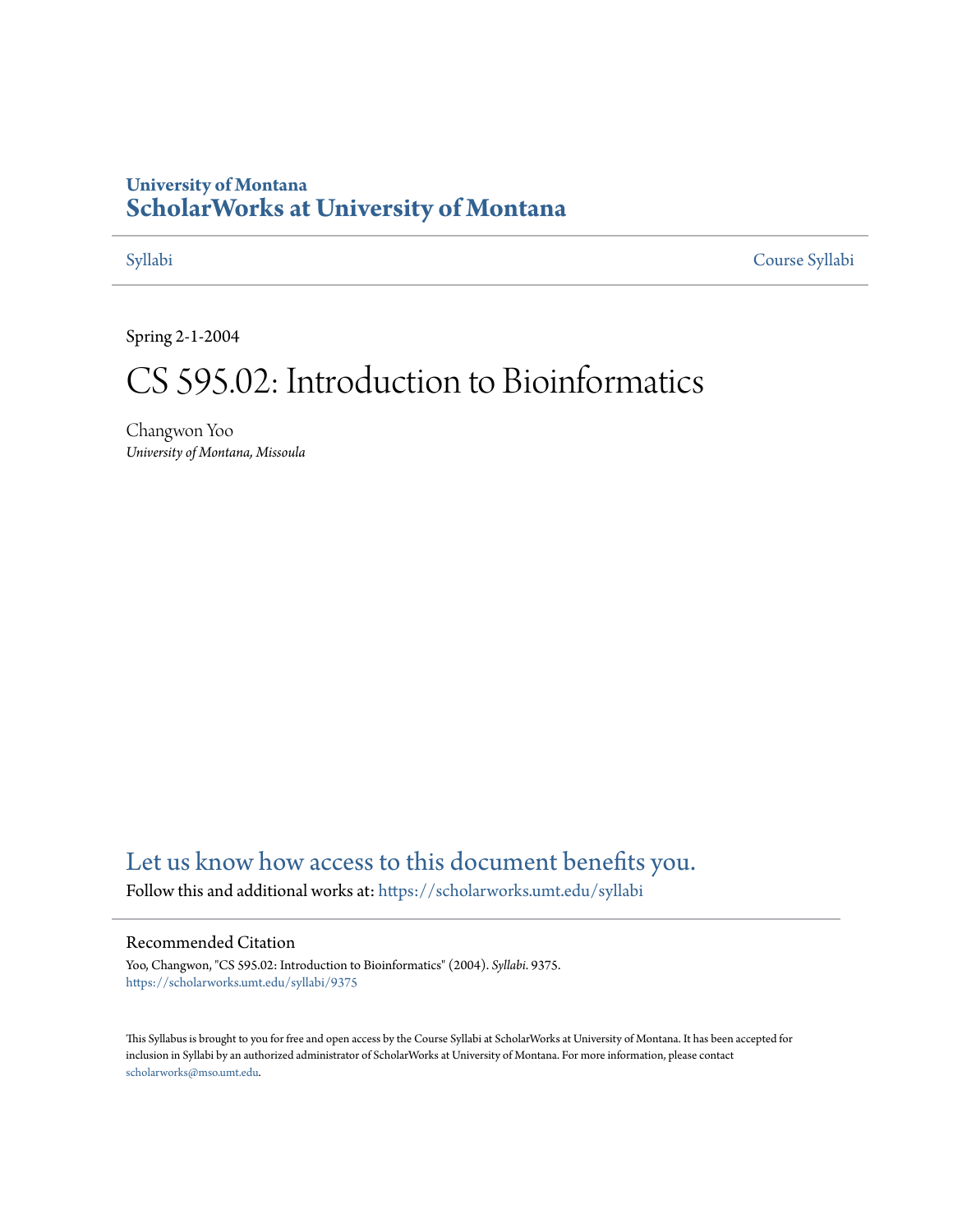## **Computer Science 595 Introduction to Bioinformatics**

3 credits

Instructor: Changwon Yoo, Assistant Professor Office: SS 420 Phone: 243-5605 Office Hours: Mons. 2-3pm / Thurs. 2-3pm Email: cwyoo@cs.umt.edu

Description:

This course will introduce and use biological data sources available in the post *human genome project* era. Topics will include basic algorithms for alignment of genome sequences and prediction of protein structures, as well as more advanced representational and algorithmic issues in protein structure, genome sequence computation, and systems biology. Also this course will discuss of state of the art bioinformatics projects that are being developed between the department of computer science and the school of pharmacy and allied sciences.

Format: Two classes per week.

Offered: Spring semester 2004

Prerequisites: Consent of Instructor

Materials: Articles and a text book: Bioinformatics: Sequence and Genome Analysis by David W. Mount Publisher: Cold Spring Harbor Laboratory; 1st edition (March 15, 2001) ISBN: 0879696087

Assessment of Student Performance: Attendance (15%) / Homework (40%) / Project + Presentations (45%)

Meetings (2004): Tues/Thurs 9:40am-11:00am (SS 362)

Class Conduct:

Plagiarism on homework assignments, cheating on tests, use of inappropriate language (oral or written), or misuse of the computer facilities will not be tolerated. Offenders will be prosecuted to the fullest extent of the University Student Conduct Rules.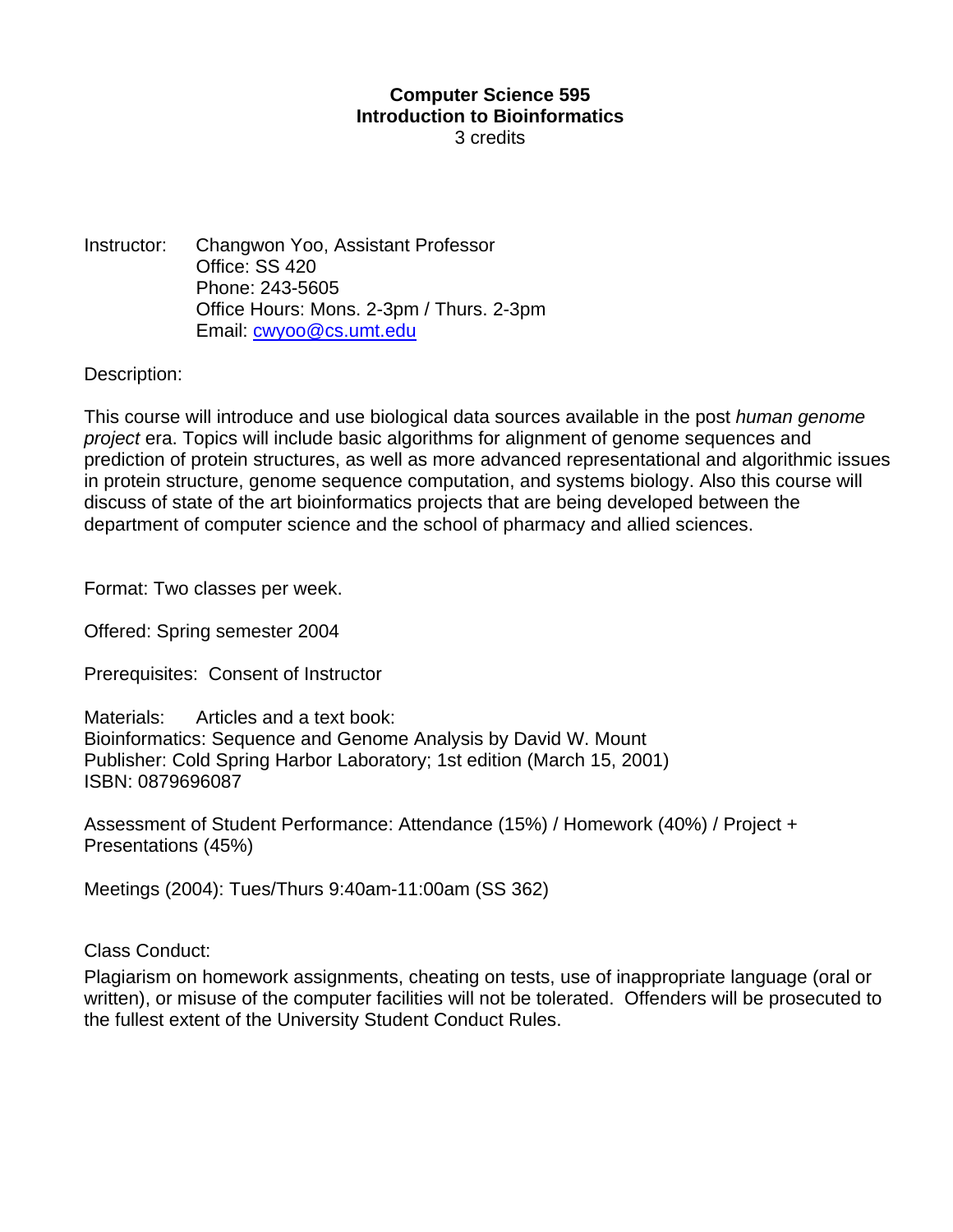#### Lecture Outline:

| <b>Date</b>        | <b>Topic</b>                                                                   | <b>Required Readings and Other Info</b>                                                                                                                                                                                                              |
|--------------------|--------------------------------------------------------------------------------|------------------------------------------------------------------------------------------------------------------------------------------------------------------------------------------------------------------------------------------------------|
| Jan. 27,<br>Tues.  | Introduction to Bioinformatics and<br>Computational Genomics / Course Overview | Mount Readings: Chapters 1,2                                                                                                                                                                                                                         |
| Jan. 29,<br>Thurs. | Introduction to Bioinformatics and<br>Computational Genomics (cont.)           | Mount Readings: Chapters 1,2                                                                                                                                                                                                                         |
| Feb. 3,<br>Tues.   | Dynamic Programming Sequence Alignment                                         | Mount Readings: p 51-119, p 282-315                                                                                                                                                                                                                  |
| Feb. 5,<br>Thurs.  | Multiple Sequence Alignment                                                    | Mount Readings: p 140-160, 192-200                                                                                                                                                                                                                   |
| Feb. 10,<br>Tues.  | Terminologies and Ontologies                                                   | <b>Gene Ontology Web site</b>                                                                                                                                                                                                                        |
| Feb. 12,<br>Thurs  | Gene finding algorithms                                                        | Mount Readings: Chapter 8                                                                                                                                                                                                                            |
| Feb. 17,<br>Tues.  | Comparative genomics algorithms, Genome<br>Alignment                           | Mount Readings: p 479-518                                                                                                                                                                                                                            |
| Feb. 19,<br>Thurs. | Comparative genomics algorithms, Genome<br>Alignment (cont.)                   | Mount Readings: Chapter 6                                                                                                                                                                                                                            |
| Feb. 24,<br>Tues.  | Phylogenetic algorithms                                                        | Mount Readings: Chapter 6                                                                                                                                                                                                                            |
| Feb. 26,<br>Thurs. | 1D Motifs, Algorithms and Databases                                            | Mount Readings: p 161-185                                                                                                                                                                                                                            |
| Mar. 2,<br>Tues.   | RNA secondary structure, Intro to<br>Microarrays                               | Mount Readings: Chapter 5<br>٠                                                                                                                                                                                                                       |
| Mar. 4,<br>Thurs.  | RNA secondary structure, Intro to<br>Microarrays (cont.)                       | Mount Readings: Chapter 5                                                                                                                                                                                                                            |
| Mar. 9,<br>Tues.   | Microarray Clustering and Classification                                       | Mount Readings: p 519-525                                                                                                                                                                                                                            |
| Mar. 11,<br>Thurs. | Genetic networks                                                               | KEGG database of genes and gene<br>pathways/networks<br>EcoCYC database of metabolic pathways in E.<br>Coli<br>Recent Review of EGF-signal pathway modeling<br>٠<br><b>Example Bayes Net approach to modeling in cell</b><br>$\bullet$<br>signalling |
| Mar. 16,<br>Tues.  | Protein structure prediction                                                   | Mount Readings: p 427-473<br>3D structure computations, NMR, Xtallography                                                                                                                                                                            |
| Mar. 18,<br>Thurs. | Protein structure prediction (cont.)                                           | Mount Readings: p 427-473<br>3D structure computations, NMR, Xtallography                                                                                                                                                                            |